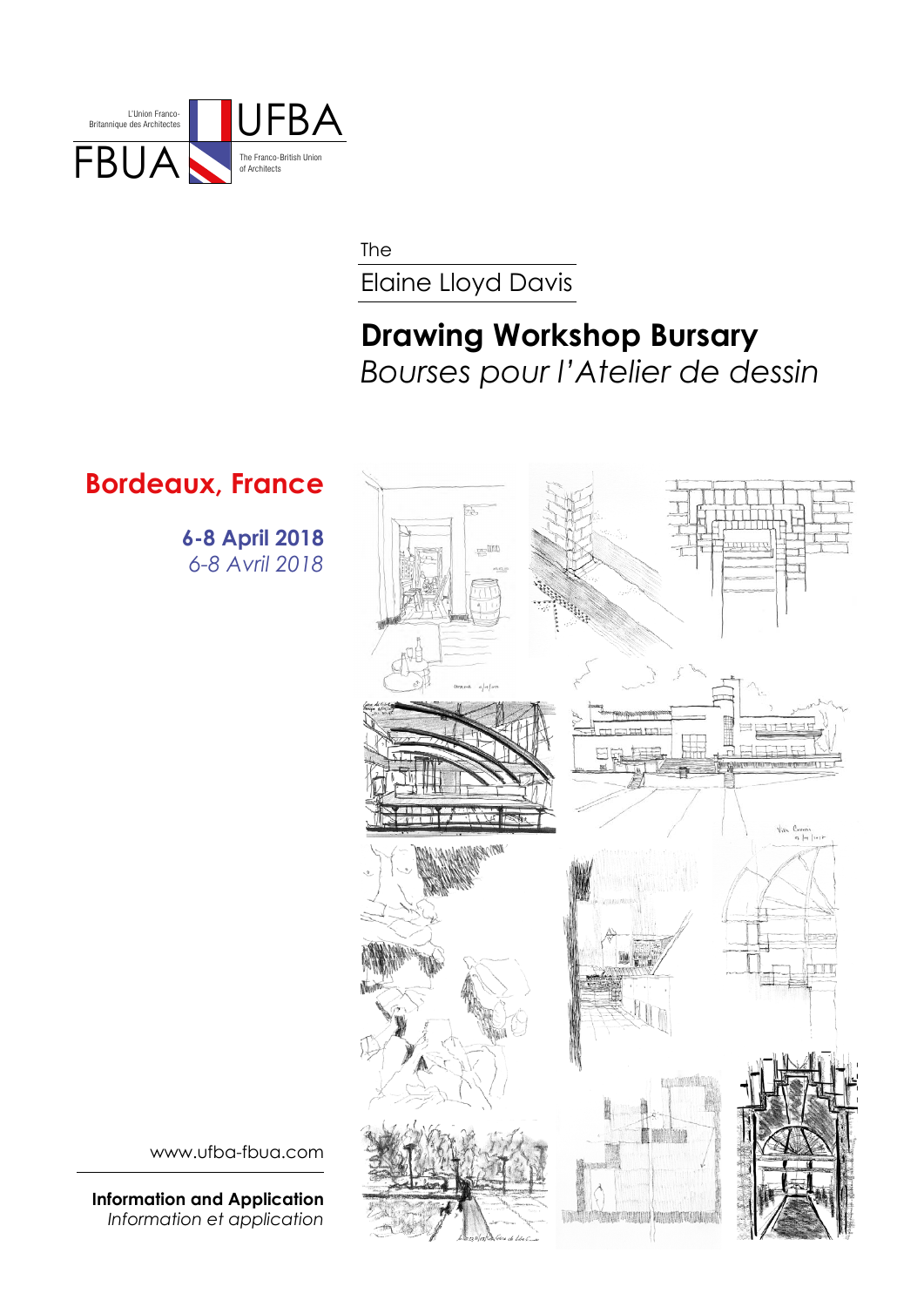|                    | The Union was founded in 1921 with the aim of developing relations<br>between French and British architects to the benefit of education and<br>practice in both countries. Towards this end the Union and the Lloyd-<br>Davis family offer bursaries to help young architects or students of<br>architecture in either country to extend their understanding of some<br>aspect of architecture in the other country.<br>The Drawing Workshop Bursary gives architectural students and young<br>architects the opportunity to improve their hand drawing skills in Britain<br>and France using the UFBA-FBUA network. |
|--------------------|----------------------------------------------------------------------------------------------------------------------------------------------------------------------------------------------------------------------------------------------------------------------------------------------------------------------------------------------------------------------------------------------------------------------------------------------------------------------------------------------------------------------------------------------------------------------------------------------------------------------|
|                    | L'Union, fondée en 1921, avait pour objectif principal de favoriser<br>les relations entre architectes français et britanniques pour valoriser<br>l'éducation et la pratique architecturale dans les deux pays. Fidèle à cet<br>objectif, l'Union et la famille Lloyds-Davis offrent des bourses pour aider<br>de jeunes architectes ou étudiants en architecture à mieux comprendre<br>l'architecture dans l'autre pays.                                                                                                                                                                                            |
|                    | Les bourses pour l'Atelier de dessin ont pour but l'échange théorique et<br>le développement de savoir-faire en matière de dessin à main levée. Le<br>réseau de l'UFBA sert de support à cette action dans les deux pays.                                                                                                                                                                                                                                                                                                                                                                                            |
| Eligibility        | Applicants must be British or French nationals under 30 years of age at<br>the date of application, and either architects or students at a recognised<br>UK or French school of architecture.                                                                                                                                                                                                                                                                                                                                                                                                                        |
| Admissibilité      | Les candidats doivent être de nationalité britannique ou française, avoir<br>moins de 30 ans à la date de candidature, et être architecte ou étudiant<br>dans une école d'architecture britannique ou française.                                                                                                                                                                                                                                                                                                                                                                                                     |
| <b>Bursary</b>     | There are 4 bursary places each for British and French nationals covering<br>travel and accommodation costs to attend a tutored Drawing Workshop<br>weekend taking place in Bordeaux in April 2018. Drawing materials will<br>be provided and travel expenses to the venue will be paid for. There will<br>be a food and subsistence allowance per recipient.                                                                                                                                                                                                                                                        |
|                    | As part of the contract, the Bursary Committee will ask the recipient(s)<br>to make a presentation to the members of the Union, in which case an<br>additional payment will be made to the recipient(s) to meet the travel<br>and related expenses.                                                                                                                                                                                                                                                                                                                                                                  |
|                    | Medical and other insurance will remain the responsibility of the Bursar,<br>as the Union takes no responsibility for such matters. If the Bursar fails to<br>complete the agreed programme, any payments made from the Bursary<br>shall be repaid to the Union in full within three months.                                                                                                                                                                                                                                                                                                                         |
| <b>Bourses</b>     | Il y a 4 places de bourses pour les candidats de nationalité britannique<br>ou française, elles couvrent les frais de voyage et d'hébergement des<br>participants à l'Atelier qui aura lieu à Bordeaux en avril 2018. Le matériel<br>de dessin sera fourni. Un forfait de repas sera attribué aux participants.                                                                                                                                                                                                                                                                                                      |
|                    | Le comité des bourses pourra demander aux participants que le travail<br>de l'Atelier soit présenté aux membres de l'Union. Dans ce cas ils<br>percevront le remboursement des frais de voyage et d'hébergement<br>relatifs à ce nouveau déplacement.                                                                                                                                                                                                                                                                                                                                                                |
|                    | Les boursiers devront avoir pris une assurance responsabilité civile et<br>une couverture santé, l'Union ne prendra aucune responsabilité en<br>matière d'assurance. Si le boursier ne termine pas le programme, il devra<br>rembourser les sommes perçues dans les 3 mois.                                                                                                                                                                                                                                                                                                                                          |
| <b>Outcomes</b>    | Submission of a portfolio of 8 no. A3 sheets of hand drawings by 1st May<br>2018. Attendance at one of the Union's events to present the portfolio of<br>drawings.                                                                                                                                                                                                                                                                                                                                                                                                                                                   |
| Résultats escompté | Remise d'un dossier au format A3 avec un minimum de 8 dessins<br>avant le 1 er mai 2018. Présentation du dossier de dessins à l'une des                                                                                                                                                                                                                                                                                                                                                                                                                                                                              |

*manifestations de l'Union.*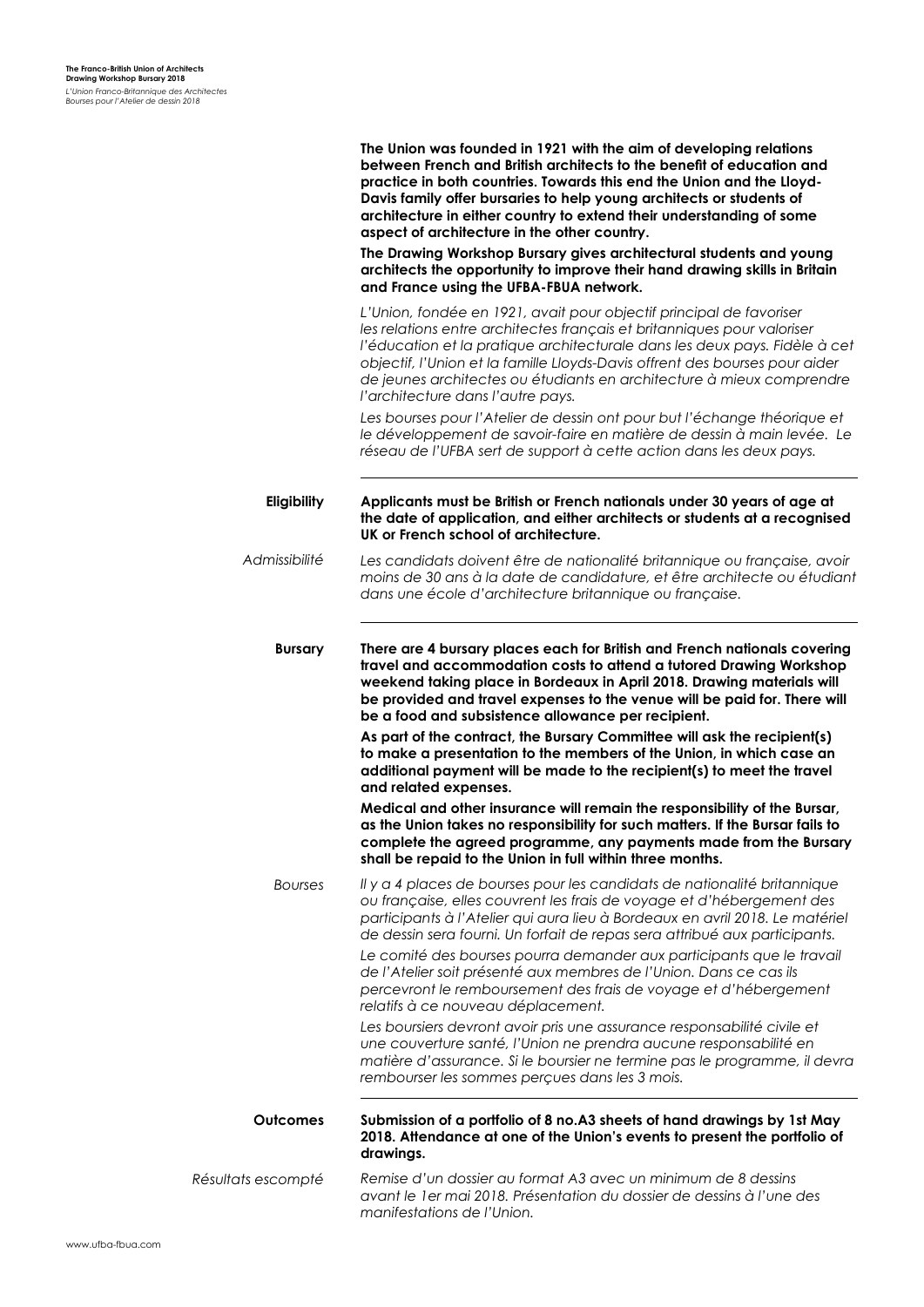| <b>Application requirements</b> | <b>Application form</b><br>4 examples of sketch work as a PDF<br>Short statement to support application: what the applicant hopes to<br>achieve with bursary and suggestions of subject matter of architectural<br>interest<br>CV with photo                                                                                                                                                                                                            |
|---------------------------------|---------------------------------------------------------------------------------------------------------------------------------------------------------------------------------------------------------------------------------------------------------------------------------------------------------------------------------------------------------------------------------------------------------------------------------------------------------|
| Pièces à joindre                | Formulaire d'inscription<br>4 exemples de dessins du candidat en PDF<br>Courte lettre de motivation définissant les ambitions et les attentes du<br>candidat ainsi que ses suggestions en matière d'architecture<br>CV avec photo                                                                                                                                                                                                                       |
| <b>Application deadline</b>     | 5pm on Monday 15th January 2018                                                                                                                                                                                                                                                                                                                                                                                                                         |
| date limite de candidature      | 17H lundi 15 Janvier 2018                                                                                                                                                                                                                                                                                                                                                                                                                               |
| <b>Notes</b>                    | The UFBA-FBUA will provide a mentor from the membership to<br>provide guidance on sites of interest and drawing techniques for the<br>development of the bursary recipients' portfolio between the Drawing<br>Workshop weekend and the portfolio submission. The Bursary places<br>will be distributed so there is an even balance of recipients from both<br>countries. We hope that college rooms will be available out of term for<br>accommodation. |
| <b>NB</b>                       | Pour aider au rendu des dossiers, l'UFBA-FBUA assurera un encadrement<br>de l'Atelier de dessin entre le WK de dessin et la remise des dossiers.<br>Les bourses seront réparties en nombre égal entre les deux pays. Nous<br>espérons pouvoir héberger les participants dans les logements de<br>l'université.                                                                                                                                          |
|                                 | For further information please contact:<br>Pour toute information contacter:                                                                                                                                                                                                                                                                                                                                                                            |

**Mark Potter - bursary@ufba-fbua.com**